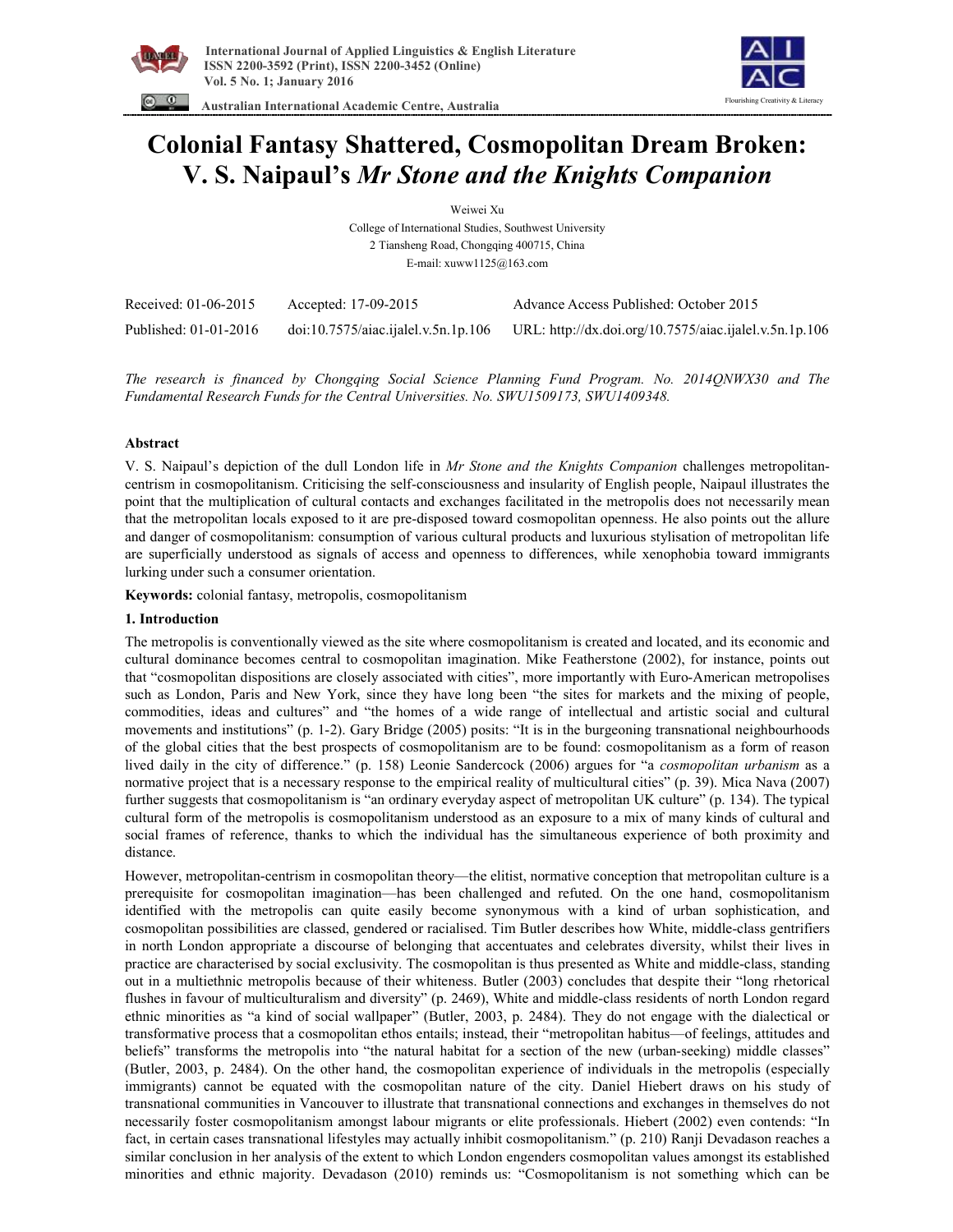### **IJALEL 5(1):106-112, 2016** 107

inferred from diversity in itself; it requires transformation in "structures of meaning" both for the individual and the political community." (p. 2960)

*Mr Stone and the Knights Companion* (1963), V. S. Naipaul's only novel set entirely in London, dealing with exclusively English characters, is the ideal text to examine how the postcolonial writer imagines and constructs the metropolis. I would argue that Naipaul's earlier colonial fantasy that cosmopolitanism only exists in the metropolis and is accessible to the privileged individuals is severely shattered.

## **2. Colonial Fantasy Shattered**

#### *2.1 The Dull London Life*

When he was still at work on *A House for Mr Biswas* (1961), Naipaul narrated how he experienced London in his essay "London". He emphasises his sense of being continually excluded from London, because "everything goes on behind closed doors" (Naipaul, 1972, p. 14) there. His engagement with London seems spoiled by his inability to penetrate beneath its surfaces and to discover the substance of London life. Naipaul admits that his knowledge of London and of England remains profoundly unsatisfactory: "I feel I know so little about England. I have met many people but I know them only in official attitudes—the drink, the interview, the meal. I have a few friends. But this gives me only a superficial knowledge of the country, and in order to write fiction it is necessary to know so much: we are not all brothers under the skin." (Naipaul, 1972, p. 14) Describing several nights out at the restaurant, nightclub and theatre, which end with him lonely, looking for a bus, haunted by a sense of disappointment and waste, he complains about the depressing "privacy of the big city" and the lack of "communal pleasures" (Naipaul, 1972, p. 15). He confesses: "But after eight years here I find I have, without effort, achieved the Buddhist ideal of non-attachment. I am never disturbed by national or international issues. I do not sign petitions. I do not vote. I do not march. And I never cease to feel that this lack of interest is all wrong. I want to be involved, to be touched even by some of the prevailing anger." (Naipaul 1972, p. 16) Naipaul concludes the essay by recording the "barrenness" of his life in London and the impact it might have on his imaginative faculties: "Unless I am able to refresh myself by travel—to Trinidad, to India—I fear that living here will eventually lead to my own sterility; and I may have to look for another job." (Naipaul, 1972, p. 16)

*Mr Stone and the Knights Companion* shows that Naipaul tries to register his self-consciously peripheral engagement with the metropolis and sense of being defrauded by and displaced from its substance. At first glance, Naipaul's earlier characters in the steaming, chaotic Trinidad would be literally unimaginable in Mr Stone's cool, ordered world of middle-class London respectability. For the boy narrator of *Miguel Street*, for Ganesh and for Mr Biswas, London and England epitomise civility and order, the fountainhead of all inspirations. Mr Stone possesses all that is desirable to them—a house of his own in suburban London, a steady and respectable job, and a pension after his retirement. Whereas the image of the house in *A House for Mr Biswas* is frequently used to convey the disorder, haphazardness and transience of Trinidad, Mr Stone's house is a much more substantial affair, a regulated space that happily records a long history of occupancy. Mr Stone takes pleasure "in the slow decay of his own house, the time-created shabbiness of its interiors, the hard polish of old grime on the lower areas of the hall wallpaper, feeling it right that objects like houses should age with their owners and carry marks of their habitation" (Naipaul, 1963, p. 22). His well-ordered life, upon which he reflects with some frequency, is a source of satisfaction: "Mr Stone liked to think in numbers. He liked to think, 'I have been with Excal for thirty years.' He liked to think, 'I have been living in this house for twenty-four years.' He liked to think of the steady rise of his salary, since he had gone into industry, to its present £1,000 a year; and he liked to think that by earning this sum he was in the top five per cent of the country's wage-earners (he had read this fact somewhere, possibly in the *Evening Standard*). He liked to think he had known Tomlinson for forty-four years." (Naipaul, 1963, p. 18)

Mr Stone enjoys his rootedness in the milieu of middle-class London suburbia. The financial and social security into which he was born is supported by and contributes to a highly stable society with a set of dependable norms and rights, a coherent culture, and an accessible history. His surname "Stone" perfectly suggests the "solidity, continuity and flow" (Naipaul, 1963, p. 20) not only of his own ready-made identities and positions, but also of the grandeur of London and England.

Nevertheless, Naipaul presents Mr Stone's life as insular and dull, "possibly the price of order in a well-regulated society" (Mustafa, 1995, p. 91), to acknowledge and unravel his assumption of the "perfection" of the metropolis. At the opening of the novel, Mr Stone is introduced as an old bachelor with few attachments. He only briefly visits his widowed sister Olive who provides him with female attention after their mother died when he was seventeen, while fixing his "distaste" (Naipaul, 1963, p. 28) for Olive's daughter Gwen. He has a friend with whom he "annually renewed" (Naipaul, 1963, p. 10) the friendship, a housekeeper with whom he barely communicates, and a few colleagues with whom he has "only an office relationship" (Naipaul, 1963, p. 47). He even refuses to "bid anyone on it [the street where Mr Stone lives] good-day for fear that such greeting might be imposed on him in perpetuity, leading to heaven knows what intimacy" (Naipaul, 1963, p. 36). Mr Stone purely cultivates and is strict with his never-rushed habitual actions, which border on dreary routines. He always shaves the right side of his face first, and puts on his right shoe first. He reads the first page and no more of the *Telegraph* at breakfast, and buys two evening newspapers from a particular vendor at Victoria to read at leisure after dinner, not on the train. He does not even savour the news, for he instantly forgets most of what he reads. He treats it "as part of a *newspaper*, something which day by day produced itself for his benefit during this after-dinner period, an insulation against the world out of which it arose" (Naipaul, 1963, p. 20). In the office, he recognises the days of the week from the regular changing of his assistant's business outfits. At home, his housekeeper Miss Millington shops every Thursday morning and goes to the cinema every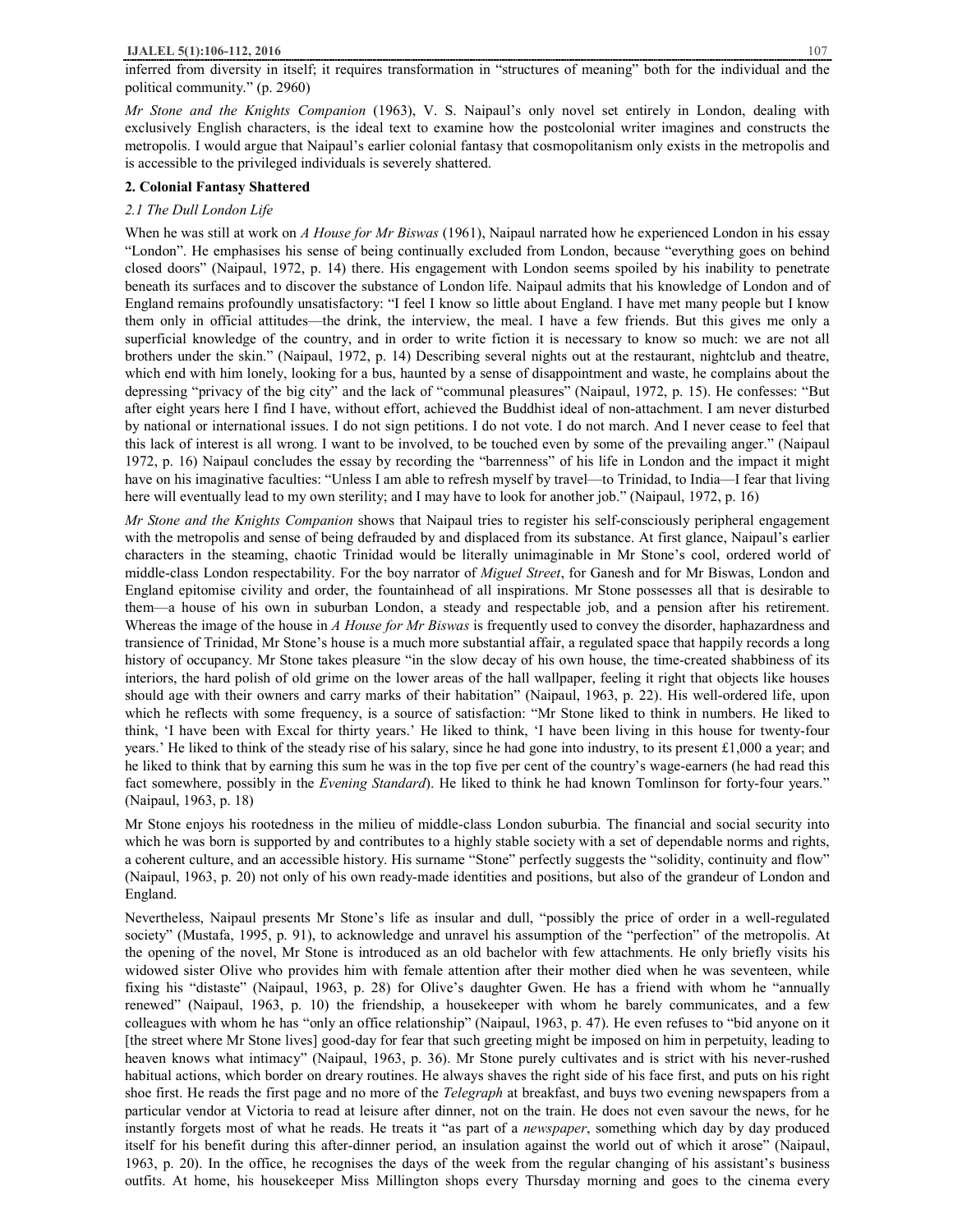Thursday afternoon. The only thing that intrudes upon his settled existence is his neighbour's cat, a creature of free will. Its daily "obscene scuttlings and dredgings and buryings" (Naipaul, 1963, p. 6) on his flowerbeds require frequent reparations. Armed with cat pepper, Mr Stone is at war with it. "Stone", in fact, symbolises the rigid, ossified order. Finding himself living a drab life in London, Naipaul makes Mr Stone's insular, ritualistic existence a story that "we have come to associate with the English provinces after the war, when English writing turned inward from larger issues and was fascinated by the manners, morals and lives of the drab rather than the sophisticated and cosmopolitan" (King, 2003, p. 62).

## *2.2 Post-War London Transformed by Immigrants*

The shadow of the war still hangs implicitly over England in *Mr Stone and the Knights Companion*. Mr Stone realises that "he was surrounded by women—Margaret, Grace, Olive, Gwen, Miss Millington—and that these women all lived in a world of dead or absent men" (Naipaul, 1963, p. 131). If the Knights Companion scheme that he creates for the welfare of the retired is "for the protection of the impotent male" (Naipaul, 1963, p. 84), the post-war Empire in terminal decline is just like that male. It is not only substantially ruined by the ravages of the war, but also ultimately transformed by its immigrant communities as a result of exultant decolonisation movements around the world. Toward the end of the first chapter of the novel, Mr Stone goes to visit Margaret Springer whom he is soon to marry:

Mrs Springer lived in Earl's Court. A disreputable, overcrowded area Mr Stone had always thought it, and he thought no better of it now. The entrance to the Underground station was filthy; in a street across the road a meeting of the British National Party was in progress, a man shouting himself hoarse from the back of a van. Behind neon lights and streaming glass windows the new-style coffee houses were packed; and the streets were full of young people in art-student dress and foreigners of every colour. (Naipaul, 1963, p. 32)

The visible ethnic pluralism and cultural admixture incubating in post-war London are indicators of cosmopolitanism as "a socio-cultural condition" (Vertovec & Cohen, 2002, p. 9) linked to large-scale migration, which facilitates a multiplication of cultural contacts and social exchanges bringing the English closer to other physically and psychologically distant cultures. John McLeod interprets Naipaul's depiction of Earl's Court as "the shattered colonial fantasy of decorum and the disturbing muddle of contemporary, cosmopolitan London—where the certainties of English place are challenged by the spontaneous and contingent transformations of subaltern renegotiations of space" (McLeod, 2004, p. 71). In other words, elements that used to be marginal or peripheral with respect to those dominant ones now express the formation of a cosmopolitan culture in the metropolis. Naipaul may not celebrate the positive dimension of cosmopolitanism that politically and socially challenges ethnocentric or national narratives, but it would be over-simplistic to interpret it as his nostalgic longing for a homogeneous, pure English culture. He points up here that the opening-up of the political-social space of the metropolis cannot necessarily cultivate an open, cosmopolitan vision among the metropolitan locals who, in fear of the death of their local and national identities, shun others. As Craig Calhoun (2002) has argued, "while cities can be places of creative disorder, jumbling together ethnicities, classes, and political projects, most people claim only familiar parts of the diversity on offer" (p. 104). Mr Stone obviously carries a general dislike of the coloured immigrants infiltrating into Earl's Court, "a symbol of a nascent multiracial society beginning to impinge on the homogeneous, older England Mr. Stone represents" (Thieme, 1984, p. 499-500). The new, heterogeneous urban populace contributes to making London's physicality that does not necessarily square with, even betrays, the promise of English order, which guarantees continuity between England's past and present, its colonial possessions overseas and metropolitan heart. To Mr Stone, cosmopolitanism assumes a threatening dissolution of his identity. Mr Stone is only reassured to find out that the private hotel off the Earl's Court Road where Margaret lives appears to be a bastion against incursions—"a small typewritten 'Europeans Only' card below the bell proclaimed it a refuge of respectability and calm" (Naipaul, 1963, p. 32). The ignorance of the surrounding demographic change and smooth retreat into white supremacy (an almost fascist proclamation of national and racial exclusiveness) articulate the irony of the author, himself a coloured immigrant depressed by the impenetrability of the metropolis.

#### **3. Cosmopolitan Dream Broken**

## *3.1 Travel, Cosmopolitan Curiosity and English Insularity*

In *Mr Stone and the Knights Companion*, Naipaul adopts an overall cool voice with detached irony to criticise the conservatism and cultural remoteness of Englishness and the insularity of the English. Englishness becomes selfpossessed, even ignorant, since the English, who have difficulty in getting over "the barrier of self-consciousness" (Naipaul, 1972, p. 15) in their activities and responses, withdraw into themselves rather than look outwards. This is most evident in their contacts with other cultures through travel. A common feature of cosmopolitanism is the lionisation of travel as the key to self-enhancement and the cultivation of a sophisticated, worldly outlook. In the words of Barry Curtis and Claire Pajaczkowska (1994), travel implies "a journey of metamorphosis and transformation, in which the self is changed by the experience of alterity encountered in a dialectic of difference" (p. 206). Calhoun (2002) points out that "cosmopolitanism has considerable rhetorical advantage", because "it seems hard not to want to be a 'citizen of the world'" (p. 89) when exposed to other geographies and cultures through travel.

Nonetheless, Naipaul suggests that travel does not necessarily lead to a greater level of cosmopolitanism, which is supposed to be marked by an open stance toward difference and an inclusive consciousness. Ulf Hannerz (1990) points out that "we often use the term 'cosmopolitan' rather loosely, to describe just about anybody who moves about in the world" (p. 238). Rosabeth Moss Kanter (1995) also warns us that "it is not travel that defines cosmopolitans—some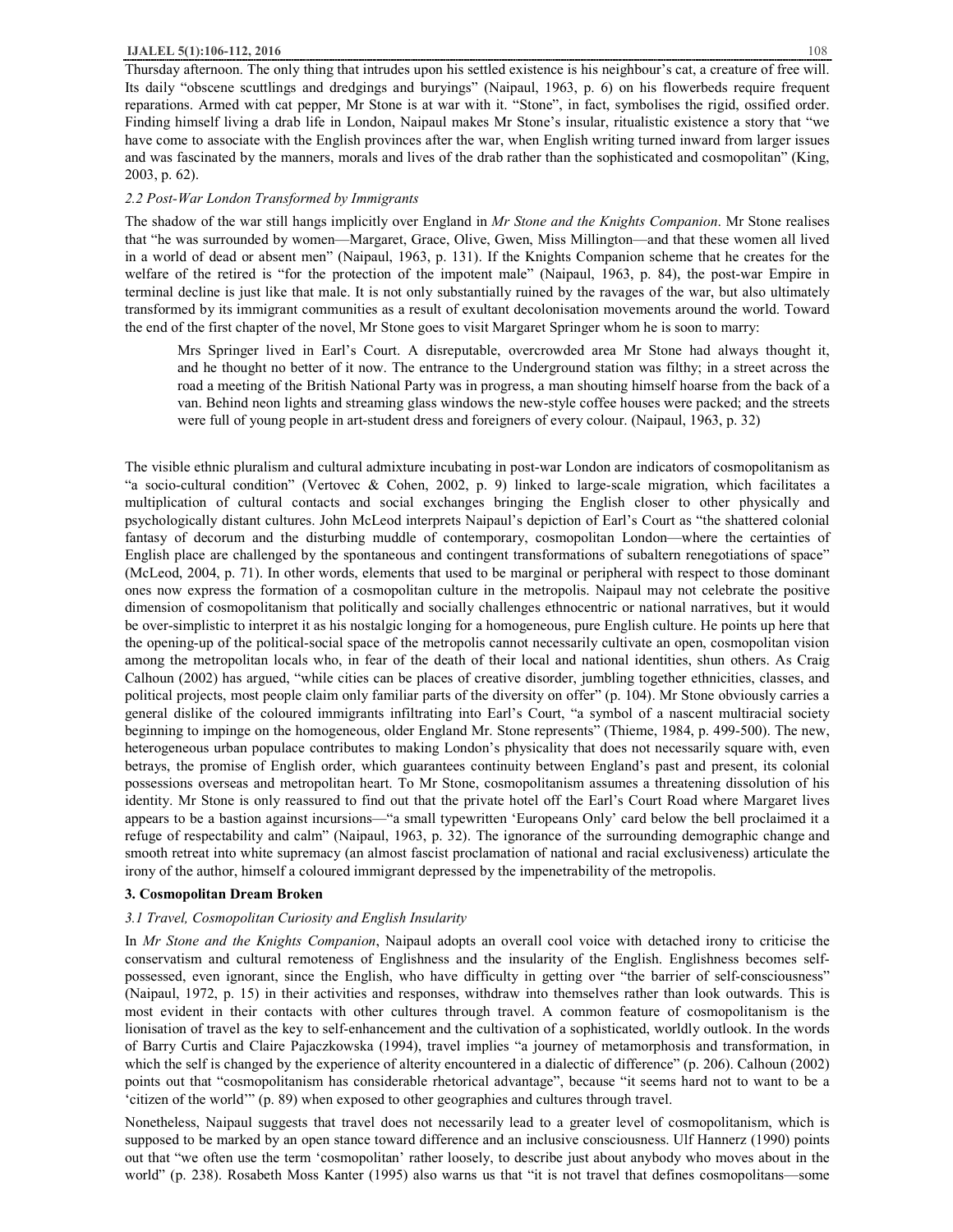#### **IJALEL 5(1):106-112, 2016** 109

widely traveled people remain hopelessly parochial—it [cosmopolitanism] is mind-set" (p. 23). In contrast to Naipaul's earlier Trinidadian characters who have no chance to travel at home or abroad, the English characters in *Mr Stone and the Knights Companion* enjoy the privilege conferred by the dominant power of their country to travel anywhere of their free will, even in a luxurious style. But unfortunately, they do not move mentally or psychologically. We are told that "Mr Stone preferred to spend his holidays in England. He had thought after the war that he would go abroad. In 1948 he went to Ireland; but the most enjoyable part of that holiday was the journey from Southampton to Cobh in a luxurious, rationing-free American liner" (Naipaul, 1963, p. 60). When Mr Stone describes this journey to Gwen, Olive comments that it is "too self-conscious and namby-pamby" (Naipaul, 1963, p. 148). Travelling in Paris, Mr Stone does not display an appreciation for the French cultural milieu into which he is inserted, and all that is left in his head is unpleasant memory:

A fortnight in Paris two years later had been, after the first moment of pleasure at being in the celebrated city, a tedious torment. He had dutifully gone sightseeing and had been considerably fatigued; he often wondered afterwards why he followed the guidebook so slavishly and went to places as dreary as the Pantheon and the Invalides. He had sat in the cafes, but hated the coffee, and to sit idling in an unfamiliar place was not pleasant, and the cups of coffee were so small. He had tried aperitifs but had decided they were a waste of time and money. He was very lonely; his pocket was playfully picked by an Algerian, who warned him to be more careful in future; everything was hideously expensive; the incessant cries from men and women of *le service, monsieur, le service!* had given him a new view of the French, who he had thought a frivolous, fun-loving people made a little sad by the war. And for the last two days he was afflicted by a type of dysentery which made it impossible for him to take anything more solid than mineral water. (Naipaul, 1963, p. 60-61)

Similarly, Grace Tomlinson's trip to Paris, "not surprisingly", gives her "little pleasure" (Naipaul, 1963, p. 130). In a metropolis like Paris where cosmopolitanism is ideally marked by people's appreciation for cultural diversities and exchanges, the close-mindedness of Mr Stone and Grace is accentuated. Naipaul implicitly makes the point in the novel that the metropolis does not necessarily foster cosmopolitanism, that people's open, cosmopolitan outlook should be the key to therapy for parochialism. Failing to shed the bias of their own home culture, Naipaul's English characters in *Mr Stone and the Knights Companion* are really what Hannerz (1990) calls "anti-cosmopolitans…people who are locals at heart" (p. 241), who see and judge anything in other parts of the world as a kind of evil contamination through their local, parochial lens. Lacking the deeper curiosity about the world outside the self, they become the counter-image of Naipaul, who alludes to an enjoyment of "the experience of travel and human discovery for its own sake" as it "broadened my world view; it showed me a changing world, and took me out of my own colonial shell" (Naipaul, 1985, p. 11-12). Naipaul implies that insularity strangles the English's capacity to look at the world with the possibility of cultural diversity. Their unwillingness to pay a necessary cost to get involved with other European cultures shows their hidden assumption about the ranking of cultures, in which only English culture stands at the top of the pyramid. It is unimaginable how they would rank other marginal, subaltern cultures. Whereas the Trinidadian insularity in Naipaul's first four novels is about inferiority and self-abasement under the intimidation of colonialism, the English insularity presented in *Mr Stone and the Knights Companion* is about self-consciousness and arrogance.

## *3.2 The Hegemonic, Fraudulent Metropolitan Culture*

At the same time, Naipaul is aware of the prevalent, dangerous homogenising power of the English insular parochialism intolerant of difference. In *Mr Stone and the Knights Companion*, a Jamaican family move into Mr Stone's neighbourhood. Their intrusion into the territory of middle-class London suburbia (like the presence of foreigners in Earl's Court) indicates that the metropolis begins to look like a mosaic. Yet, it is not very cosmopolitan. The Jamaican family try to demonstrate their "ferocious respectability" by receiving "no negro callers", accepting "no negro lodgers for the room they let", keeping a budgerigar, and having their house repainted by English decorators until "its gleaming black-pointed red brick was like a reproach to the rest of the street" (Naipaul, 1963, p. 140). Here, Naipaul presents the hegemonic nature of the metropolitan culture. As long as England's cultural universalisation supports its insularity, coloured immigrants can only be acceptable if they spontaneously respect the particular sense of Englishness, acting, dressing, eating and talking as native-born Britons. They are expected to mimick their allotted roles, to become the mirror of a homogeneous England, and to enter and uphold the English order. Their particular histories (cultural, ethnic, racial and religious) have to be negated. Assimilation is their only way to avoid exclusion.

While the immigrants want to assimilate into English society by imitation, the middle-and lower-class English succumb to the mimicry of upper-class respectability in *Mr Stone and the Knights Companion*. The English characters for the most part are shallow mimics, lacking a genuine self to be falsified by posturing. Their role-playing comments on the insincerity and fraudulence built into the fabric of the metropolis. At the beginning of the novel, Margaret Springer is introduced by her unsuitably stagy dressing at the Tomlinsons' annual Christmas dinner party—"Mrs Springer was over fifty, striking in her garnets, a dark red dress of watered silk, cut low, the skirt draped, and a well-preserved goldembroidered Kashmir shawl" (Naipaul, 1963, p. 12). She establishes herself as a wit in an obvious display of theatricality—"her manner went contrary to her dress; it was not a masculinity she attempted, so much as an arch and studied unfemininity. Her deep voice recalled that of a celebrated actress, as did her delivery" (Naipaul, 1963, p. 12). Her statement that "the only flower I care about…is the cauliflower" (Naipaul, 1963, p. 13) greatly impresses Mr Stone. So Mr Stone does have some reason to expect that Margaret will provide him some intellectual and social stimulation. Upon marrying Mr Stone, however, Margaret discards her party manner and attaches "the greatest importance to her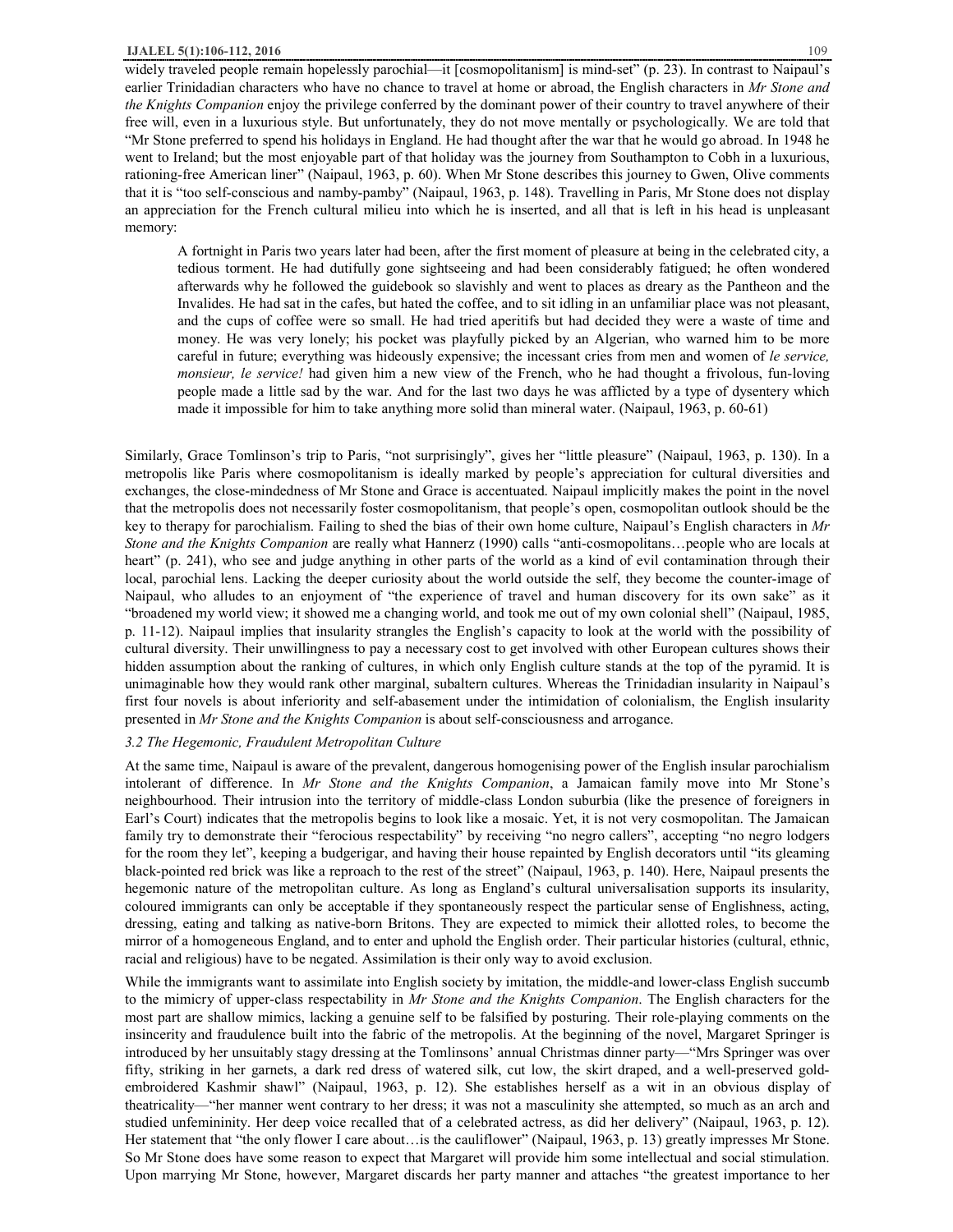#### **IJALEL 5(1):106-112, 2016** 110

functions as a woman and a wife" (Naipaul, 1963, p. 46), until she appears to possess no true character of her own. She encourages Mr Stone to keep up and reinforce the empty routines of his former life: he becomes the Master to Miss Millington, and is cajoled into taking up gardening as a hobby. She also encourages him to undertake socially acceptable formalities, such as hosting a dinner party "which to a large extent recreated one of the Tomlinsons' dinner parties" (Naipaul, 1963, p. 47). The dull, meaningless dinner party at which wine is sipped like liqueur, women play music and sing, and men clown and jest is a pathetic imitation of the lifestyle of the upper class. Gwen entertains the guests by reciting a scene from *The Importance of Being Earnest* "in imitation of the celebrated actress, for the female" (Naipaul, 1963, p. 51), and the court scene from *The Merchant of Venice*, speaking rhetoric "as though it were everyday speech" (Naipaul, 1963, p. 52). Later, after Mr Stone's social eminence grows with his Knights Companion scheme, Margaret adjusts once again "as easily as she had always taken on new roles" (Naipaul, 1963, p. 87). She becomes the self-effacing wife "who encouraged and inspired her husband in his work" (Naipaul, 1963, p. 87). To keep up with her new status as a socialite, she collects a formal wardrobe, talks about making changes in the house or moving to the country after Mr Stone's retirement, and envisages dinner parties spreading out on the lawn in summer. Margaret's mimicry of the elite illustrates one of Naipaul's central themes—human beings always imitate their social superiors. The English are no exception as well. This echoes Naipaul's comment that "England is the least-educated country in Europe…it's so many people here, living at a very high material level, who have allowed their minds to go slack. The English bourgeoisie are mimicking their former roles. They express their soul by the color of their walls. They put dreadful pictures on their walls and *stagger* them" (Michener, 1997, p. 64).

#### *3.3 Superficial Cosmopolitan Consumption*

The upper-class respectability represented by the Tomlinsons and mimicked by Margaret and Gwen is actually superficial and fraudulent, because it assumes that access and openness to difference is only signalled by the consumption of cultural diversity and the attendant sense of sophistication. In the novel, Naipaul criticises this kind of elitist model of cosmopolitanism. The most successful cultural element in the spread of cosmopolitan ideals is what Calhoun (2002) calls "consumerist cosmopolitanism" (p. 105), enacted through the consumption of exotic cultures. Elaborating on the cosmopolitan construct, Douglas B. Holt highlights cosmopolitanism as a style of consumption that creates and maintains status distinctions between high-cultural-capital and low-cultural-capital consumers. The highcultural-capital consumers are said to possess a cosmopolitan habitus—a nexus of internalised and naturalised predispositions or proclivities toward cosmopolitan consumption practices that reflect a history of class-based socialisation. Holt's informants from "the upper tier of the middle-class—the highly educated, urbane New Class", for example, "express Cosmopolitan tastes even when they are not participating in the activities that they deem essential for that lifestyle" (Holt, 1997, p. 338-339). They gravitate toward exotic food and music, and are highly dissatisfied with the parochial cultural offerings of their own community. To the contrary, those informants possessing lower levels of cultural capital are not favourably inclined toward cultural fare deemed exotic; instead, they remain content in their local cultural milieu, and their consumption patterns are governed by strong preferences for the familiar and traditional. Ghassan Hage (1998) portrays cosmopolites as the elite pursuing refined consumption. Just as important as his/her  $urban(e)$  nature, the cosmopolite is a class figure and a white person, capable of consuming and appreciating "high quality" commodities and cultures, including "ethnic cultures" (p. 201).

But Calhoun (2002) cautions us: "Food, tourism, music, literature, and clothes are all easy faces of cosmopolitanism. They are indeed broadening, literally after a fashion, but they are not hard tests for the relationship between local solidarity and international civil society." (p. 105) Hannerz (2007) gives a similar warning:

Cosmopolitanism has two faces. In its aesthetic and intellectual dimensions, it can become a kind of consumer cosmopolitanism, a cosmopolitanism with a happy face, enjoying new cuisines, new musics, new literatures. Political cosmopolitanism is often a cosmopolitanism with a worried face, trying to come to grips with very large problems. We may suspect that it is entirely possible for people to be pleased with their experiences and their personal levels of connoisseurship in regard to cultural diversity without having any strong sense of civic and humanitarian responsibility transcending national borders. (p. 71)

Both Calhoun and Hannerz recognise that consumerist cosmopolitanism evades cultural openness to and ethical, political responsibility for others. Pnina Werbner (2008) summarises the elitist nature of cosmopolitanism as a consumer orientation as follows:

A cosmopolitan is, historically, an elect member of his or her society, familiar with the languages and high cultural products of European and American literature, art and music, able to converse about world history, philosophy, classical music, ballet, theatre and human rights. Culturally, such a cosmopolitan is an aesthetic consumer, living an elegant lifestyle, a connoisseur of good wine, *haute cuisine* and *haute couture*; a fashionable person with immaculate table manners, a sophisticated conversationalist and *bon vivant*, *au fait* with the latest novels and world current affairs. In other words, the 'true' cosmopolitan—unlike many anthropologists—is a man or woman of the world, but of a very specific world—that of Western, and especially European, elites. He or she is usually also a collector of world art. (p. 50)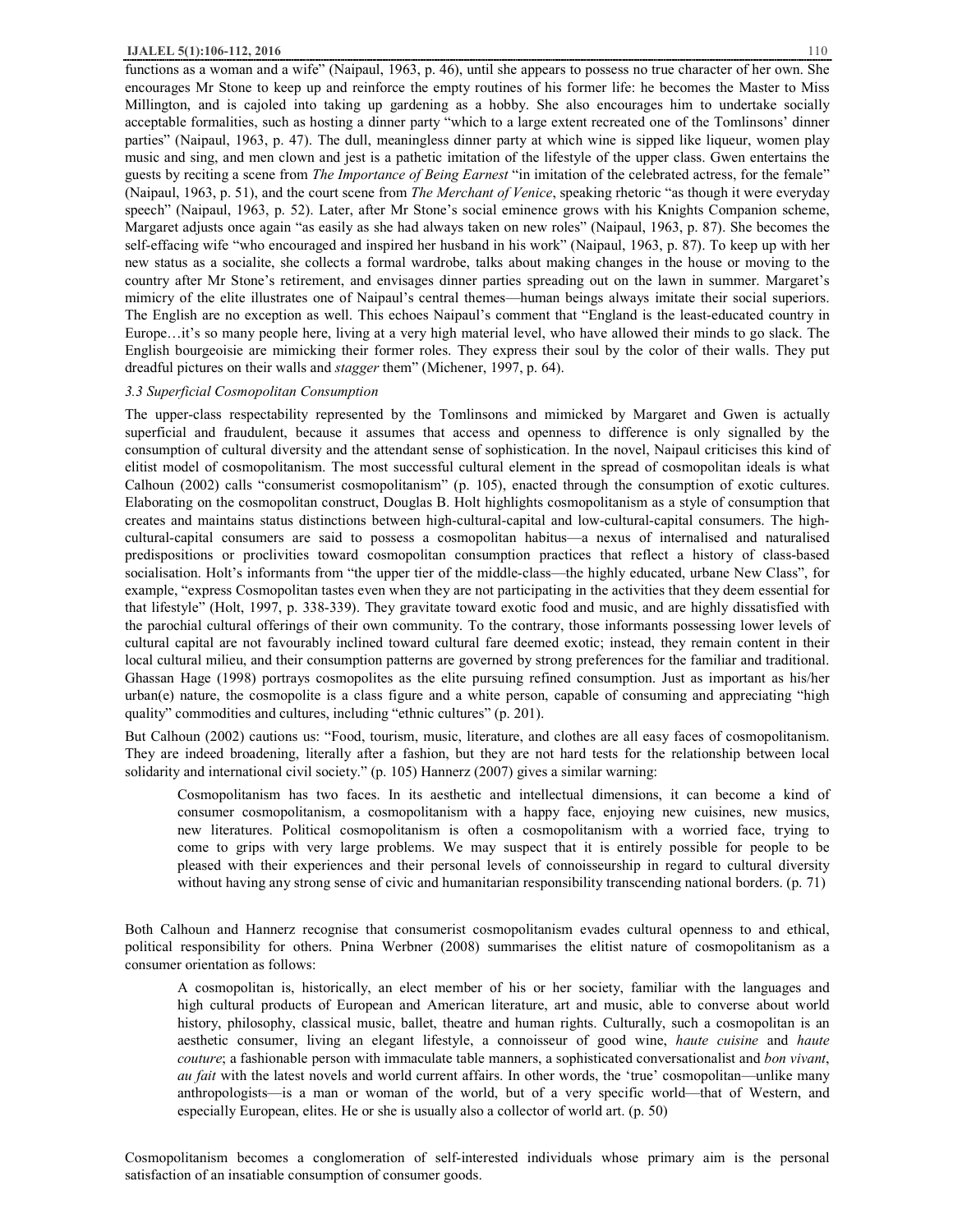In *Mr Stone and the Knights Companion*, cosmopolitanism is revealed as the superficial aestheticisation and stylisation of metropolitan life through the depiction of the Tomlinsons' Christmas dinner parties. As Tony Tomlinson is "a figure of some importance in his local council" who never jokes about "his territorial decoration" such as his initial followed by the letters T.D., the couple's Christmas dinner parties increase "in severity and grandeur with the years" (Naipaul, 1963, p. 10-11) to match their superior status as the social elite. The dinner party at the beginning of novel shows that the Tomlinsons narrowly and superficially view their access to and consumption of exotic cultures in their everyday life as an indicator of their status-defining cosmopolitan orientation and aesthetics. The tarnished relics of an Austrian holiday that they turn into their "traditional decorations" (Naipaul, 1963, p. 15) appear to demonstrate the sophistication of their cultural interest. But the dinner party arrangements (candles, carved wood, manger scenes and pine trees), the floral decorations, and Grace Tomlinson's corsage that gain admiration from the guests turn out to be the result of a brief course at the Constance Spry school in St John's Wood. When the conversation among the guests comes around to the subject of films lately seen, the narrating voice informs the reader in a slightly ironic tone that Tony raises the discussion "to a more suitable intellectual level", which is "acknowledged as his prerogative and duty" (Naipaul, 1963, p. 13). Tony then announces that he watches *Rififi* "on the recommendation of a person of importance" (Naipaul, 1963, p. 13). This cosmopolitan aesthetics seems to differentiate him from the middle- and lower-class (for instance, Miss Millington who goes to the cinema to the cheap show for pensioners), but it is revealed as only posturing. He tries hard to attract his audience by "losing nothing of his suffering appearance, looking at none of them, fixing his eyes on some point in space as though drawing thoughts and words out of that point" (Naipaul, 1963, p. 13-14), whereas all the comment that he can produce is the repetition of "extraordinary" and "no dialogue". This scene discloses Tony's lack of the intellectual ability that a real cosmopolite possesses. The Tomlinsons imbricate conspicuous signifiers of their identity as cosmopolitans through the display of luxury. Their expenditure of resources and cursory consumption of cultures do not commit to a genuine cosmopolitan attitude or outlook. It is a fraudulent deployment of cosmopolitanism.

## *3.4 Xenophobia underneath Cosmopolitan Openness*

While the Tomlinsons' seemingly cosmopolitan aesthetics and consumption are self-deceptive, the young PRO Whymper in the novel, "a man without a family, someone who belonged only to the city" (Naipaul, 1963, p. 109), is a trickster, adopting superficial cosmopolitan attitude and taste to conceal his xenophobia toward immigrants and to achieve social superiority. The urban deceit that Whymper embodies is identified by his house, furniture and food. His undistinguished terrace house with no garden is in Kilburn, but its location on the side of the High Road gives him a respectable Hampstead telephone number. He lives on the ground floor, renting out both the basement and other floors. His front room, decorated with two "perfunctorily modern" armchairs, a bullfighting poster, a jumbled bookcase of paperbacks, old newspapers and copies of *Esquire*, *Time* and *The Spectator*, and "a neat shelf of green Penguins" (Naipaul, 1963, p. 110), projects the image of urban sophistication. Inviting the Stones to dinner, Whymper displays his cosmopolitan consumption practice by serving them "cold sliced beef below a thick layer of finely chipped lettuce, cabbage, carrots, capsicums and garlic, all raw" with olive oil, Polish black bread that he thinks "ten times as good as our cotton wool" (Naipaul, 1963, p. 110-111), Greek retsina, biscuits with brie and camembert, and Turkish coffee. Ironically, he sniffs at the food in his plate "with mock disgust" and asks desperately for tomato ketchup, complaining: "Those dirty foreigners, eating all this garlic and grease." (Naipaul, 1963, p. 111) Later, Whymper's posturing cosmopolitan taste is further exposed by his illiberal attitude to race. He is driven into fury by "the sight of black men on the London streets" and spends the whole of one lunch-time walk "loudly counting" (Naipaul, 1963, p. 114) those whom he sees. Nevertheless, when Mr Stone quarrels with and insults a typist of Polish origin in the office in public, Whymper the xenophobe gives an exaggeratedly righteous performance defending the typist and criticising Mr Stone. Mr Stone cannot even believe Whymper is "the man who during those lunchtime walks had spoken with so much feeling about 'foreigners cluttering up the place'" (Naipaul, 1963, p. 128). Whymper's hypocritical adoption of an open, cosmopolitan attitude covers up his quintessential rejection of foreigners and wins him the advantage needed in the job market. At the end of the novel, Whymper takes all the credit for Mr Stone's original creation of the Knights Companion scheme to get a top executive position of publicity director in another company. Karl Miller (1977) comments that Naipaul "takes pleasure in the deals and treasons of Mr. Stone's circle, and makes of it a sort of sooty, strangulated, boring Miguel Street, with its own fragmented, none-too-organic community life" (p. 123).

#### **4. Conclusion**

In *Mr Stone and the Knights Companion*, Naipaul for the first time confronts and questions his long-held colonial fantasy about reassuring metropolitan purpose and desirable cosmopolitanism seen from afar. His depiction of the dull middle-class London life challenges metropolitan-centrism in cosmopolitanism. In his observation, the multiplication of cultural contacts and exchanges facilitated in the metropolis does not necessarily mean that the metropolitan locals exposed to it are pre-disposed toward cosmopolitan openness. The English, for example, in fear of the death of their local and national identities, shun immigrants, even in the face of the inevitable break-up of their homogeneous social world. Lacking the deeper curiosity about other cultures, they view the world through a local, parochial lens, even in their privileged travel that cosmopolitanism assumes to cultivate a sophisticated, worldly outlook. Using a detached, ironic tone, he criticises the English insularity as self-conscious and ignorant, and implies that people's open, cosmopolitan vision should be the key to cosmopolitanism. He discusses the allure and danger of cosmopolitanism: consumption of various cultural products and luxurious stylisation of metropolitan life are superficially understood as signals of access and openness to differences. From the perspective of an immigrant, Naipaul points out that under such a consumer orientation may actually lurk xenophobia toward others.